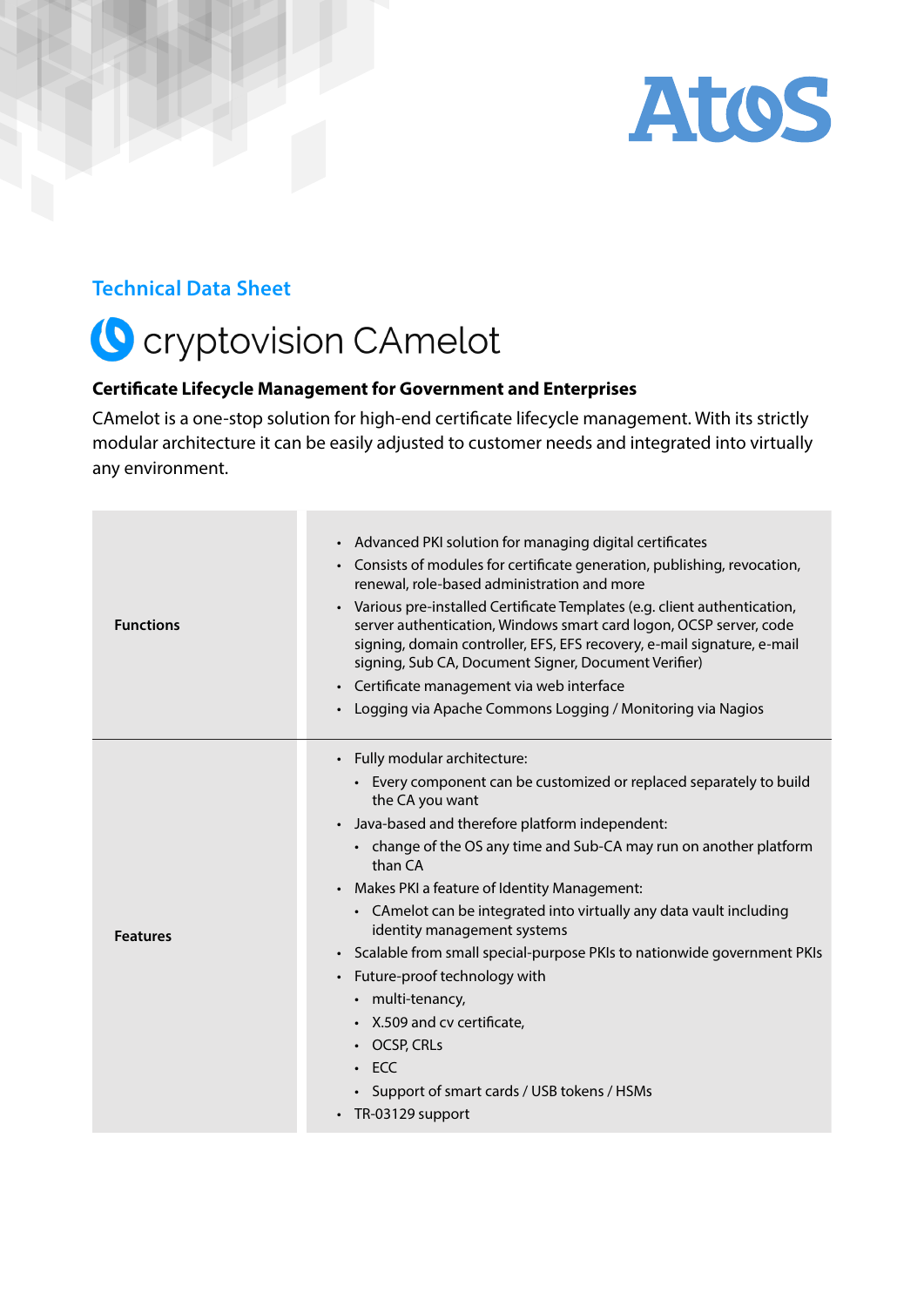## **Technical Data Sheet - ePasslet Suite Edition 1**

| <b>Scope of Supply</b>     | Standard, customizable modules and additional ones for higher security<br>level, more convenience or further applications:<br>• CA Modules: core component<br>$\cdot$ X.509 CA<br>· CSCA, DVCA, CVCA<br>• <b>Access Module</b> : for access control within the CAmelot architecture<br>• Protocol Handler Modules: communicate with management console<br>• Publisher Modules: for publishing certificates via LDAP, databases<br>and files<br>• Key Manager Modules: communicate with the key stores (HSMs,<br>smartcards or key files)<br>• Certifier Modules: assemble the content of digital certificates and<br>prepare them for signing<br>• Certificate Template Modules: for certificate extensions<br>• Revocation Modules: manages and encodes CRLs<br>• Scheduler Modules: for handling recurring jobs like certificate rene-<br>wal and update of CRLs<br>• Notification Modules: notify users and administrators (i.e. in case of<br>an error or to remind for renewal)<br>• Service Modules: for PKI related services like Document Signer accor-<br>ding to [9303v2], CMC, OCSP<br>• Additional application:<br>• Auto-enrolment for workstations (workstation/cic) |
|----------------------------|------------------------------------------------------------------------------------------------------------------------------------------------------------------------------------------------------------------------------------------------------------------------------------------------------------------------------------------------------------------------------------------------------------------------------------------------------------------------------------------------------------------------------------------------------------------------------------------------------------------------------------------------------------------------------------------------------------------------------------------------------------------------------------------------------------------------------------------------------------------------------------------------------------------------------------------------------------------------------------------------------------------------------------------------------------------------------------------------------------------------------------------------------------------------------------|
| <b>Supported Standards</b> | 509v3 certificates<br>• X.509v2 CRLs<br>• RFC 5280 (PKIX)<br>• RFC 2560 (OCSP)<br>RFC 5272, RFC 5273 (CMC)<br><b>IEEE 802.1x</b><br>PKCS#1, PKCS#7, PKCS#8, PKCS#10, PKCS#11, PKCS#12<br>SPKAC (Netscape signed public key and challenge format)<br>TR-03129<br>TR-03110-V2<br>• CV Certificates<br>$\cdot$ ICAO 9303                                                                                                                                                                                                                                                                                                                                                                                                                                                                                                                                                                                                                                                                                                                                                                                                                                                              |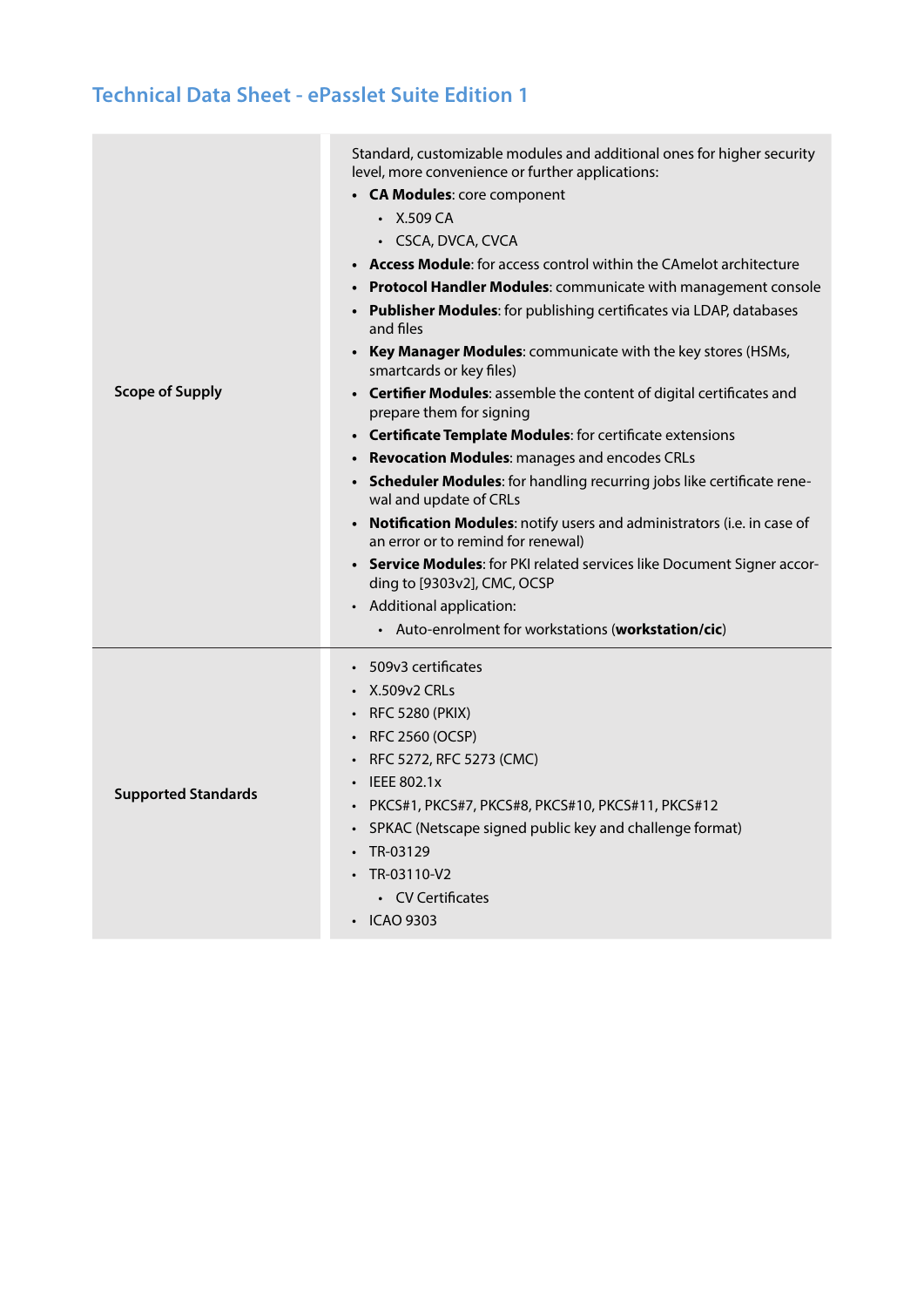# **Technical Data Sheet - ePasslet Suite Edition 1**

| <b>Supported Applications</b>                | <b>X509</b><br>Certificate-based login to Linux, Active Directory, Lotus Notes,<br>$\bullet$<br>NetIQ (formerly Novell) eDirectory<br>$\bullet$<br>SSL authentication (Internet Explorer, Firefox, )<br>Certificate-based login to NetWeaver Portal and to Secude Secure<br>Login Client<br>$\bullet$<br>Digital signature and encryption for E-Mails (Mozilla Thunderbird,<br>Outlook, Outlook Express, Lotus Notes, GroupWise)<br>VPN protection (Check Point, Windows, Cisco, NCP)<br>Disk encryption with Pre-Boot Authentication:<br>Secude Secure Notebook and Secure Folder<br>McAfee Endpoint Encryption (SafeBoot Encryption)<br>WinMagic<br>Utimaco SafeGuard Enterprise<br>MS Office, Open Office, LibreOffice, Adobe Acrobat<br>Microsoft Terminal Server and Citrix XenApp protection<br>Encrypted and signed data according to S/MIME, PKCS#7, XML<br>Encryption, XML Digital Signature, and other formats<br>and many others<br><b>CV</b><br>• Identity documents: passport, electronic identity card, driving license,<br>health card, signature card and many others<br>inspection systems |
|----------------------------------------------|-------------------------------------------------------------------------------------------------------------------------------------------------------------------------------------------------------------------------------------------------------------------------------------------------------------------------------------------------------------------------------------------------------------------------------------------------------------------------------------------------------------------------------------------------------------------------------------------------------------------------------------------------------------------------------------------------------------------------------------------------------------------------------------------------------------------------------------------------------------------------------------------------------------------------------------------------------------------------------------------------------------------------------------------------------------------------------------------------------------|
| <b>Supported Certificate</b><br><b>Types</b> | X509 certificate types (examples)<br>• CA and Sub CA<br>TLS Client Authentication and TLS Server certificates<br><b>Domain Controller</b><br>• Code Signing<br>E-Mail (signing, encryption, signing and encryption)<br>Windows Smart Card Logon<br><b>OCSP Server</b><br>Masterlist signer and Defectlist signer<br><b>CV certificate types (examples)</b>                                                                                                                                                                                                                                                                                                                                                                                                                                                                                                                                                                                                                                                                                                                                                  |
|                                              | · CVCA<br>DV domestic<br>DV foreign/commercial<br>Inspection System, Terminal Authentication and Signature<br>Terminal                                                                                                                                                                                                                                                                                                                                                                                                                                                                                                                                                                                                                                                                                                                                                                                                                                                                                                                                                                                      |